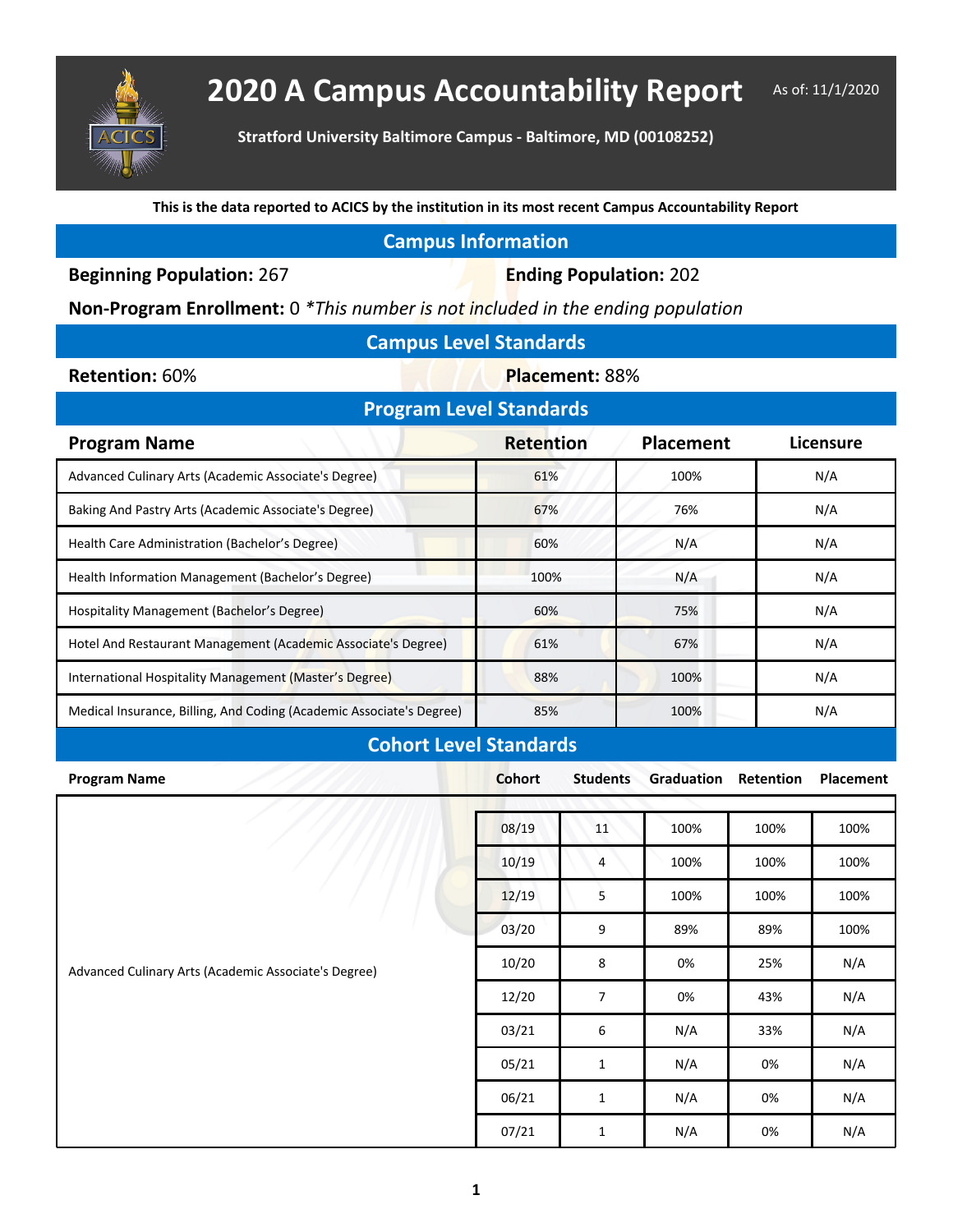| <b>Cohort Level Standards</b>                        |               |                         |            |           |                  |  |  |
|------------------------------------------------------|---------------|-------------------------|------------|-----------|------------------|--|--|
| <b>Program Name</b>                                  | <b>Cohort</b> | <b>Students</b>         | Graduation | Retention | <b>Placement</b> |  |  |
|                                                      | 08/21         | $\mathbf{1}$            | N/A        | $0\%$     | N/A              |  |  |
|                                                      | 10/21         | $\mathbf{1}$            | N/A        | 100%      | N/A              |  |  |
|                                                      | 12/21         | $\overline{2}$          | N/A        | 0%        | N/A              |  |  |
|                                                      | 03/22         | 82                      | N/A        | 59%       | 100%             |  |  |
| Advanced Culinary Arts (Academic Associate's Degree) | 05/22         | 78                      | N/A        | 54%       | 100%             |  |  |
|                                                      | 07/22         | $21\,$                  | N/A        | 67%       | N/A              |  |  |
|                                                      | 08/22         | 6                       | N/A        | 67%       | N/A              |  |  |
|                                                      | 10/22         | 15                      | N/A        | 67%       | N/A              |  |  |
|                                                      | 12/22         | $\overline{7}$          | N/A        | 86%       | N/A              |  |  |
|                                                      | 03/23         | $\boldsymbol{9}$        | N/A        | 100%      | N/A              |  |  |
|                                                      | 08/19         | $10\,$                  | 100%       | 100%      | 71%              |  |  |
|                                                      | 10/19         | 5                       | 100%       | 100%      | 75%              |  |  |
|                                                      | 12/19         | $\mathbf 1$             | 100%       | 100%      | 100%             |  |  |
|                                                      | 03/20         | $\overline{2}$          | 100%       | 100%      | 50%              |  |  |
|                                                      | 10/20         | $\overline{2}$          | 0%         | 100%      | N/A              |  |  |
|                                                      | 12/20         | $\,1\,$                 | $0\%$      | $0\%$     | N/A              |  |  |
|                                                      | 03/21         | $\overline{2}$          | N/A        | 50%       | N/A              |  |  |
|                                                      | 08/21         | $\mathbf 1$             | N/A        | 0%        | N/A              |  |  |
| Baking And Pastry Arts (Academic Associate's Degree) | 12/21         | $\mathbf 1$             | N/A        | 100%      | N/A              |  |  |
|                                                      | 03/22         | $17\,$                  | N/A        | 56%       | 100%             |  |  |
|                                                      | 05/22         | 19                      | N/A        | 37%       | N/A              |  |  |
|                                                      | 06/22         | $\overline{2}$          | N/A        | 100%      | N/A              |  |  |
|                                                      | 07/22         | $\overline{\mathbf{4}}$ | N/A        | 75%       | 100%             |  |  |
|                                                      | 08/22         | $\mathbf{1}$            | N/A        | 100%      | N/A              |  |  |
|                                                      | 10/22         | $\overline{7}$          | N/A        | 43%       | N/A              |  |  |
|                                                      | 12/22         | $\sqrt{4}$              | N/A        | 75%       | N/A              |  |  |
|                                                      | 03/23         | $\overline{a}$          | N/A        | 100%      | N/A              |  |  |
|                                                      | 05/22         |                         | N/A        | $0\%$     | N/A              |  |  |
| Health Care Administration (Bachelor's Degree)       | 10/24         | $\mathbf 1$             |            | 67%       | N/A              |  |  |
|                                                      | 03/25         | 3<br>$\mathbf 1$        | N/A<br>N/A | 100%      | N/A              |  |  |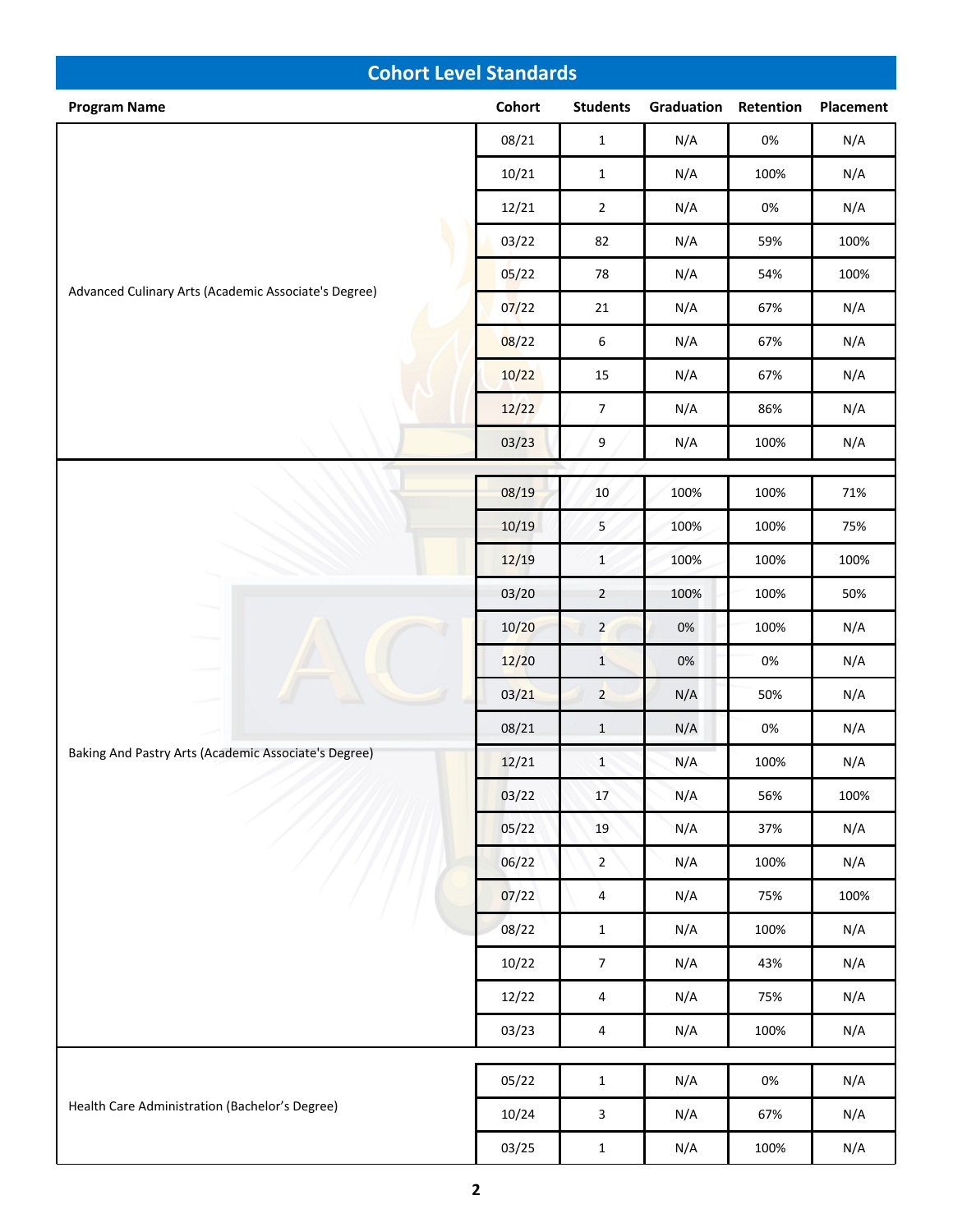| <b>Cohort Level Standards</b>                          |                                                               |                |                 |                             |       |           |
|--------------------------------------------------------|---------------------------------------------------------------|----------------|-----------------|-----------------------------|-------|-----------|
| <b>Program Name</b>                                    |                                                               | Cohort         | <b>Students</b> | <b>Graduation Retention</b> |       | Placement |
| Health Information Management (Bachelor's Degree)      |                                                               | 10/24          | $\mathbf 1$     | N/A                         | 100%  | N/A       |
|                                                        |                                                               | 08/19          | $\mathbf{1}$    | 100%                        | 100%  | 100%      |
|                                                        |                                                               | 12/19          | $\mathbf 2$     | 100%                        | 100%  | 100%      |
|                                                        |                                                               | 03/20          | $\mathbf{1}$    | 100%                        | 100%  | $0\%$     |
|                                                        |                                                               | 03/22          | 4               | N/A                         | 50%   | N/A       |
|                                                        |                                                               | 05/22          | $\,8\,$         | N/A                         | 50%   | 100%      |
|                                                        |                                                               | 07/22          | $\mathbf{1}$    | N/A                         | 0%    | N/A       |
|                                                        |                                                               | 10/22          | $\mathbf{1}$    | N/A                         | 100%  | N/A       |
| Hospitality Management (Bachelor's Degree)             |                                                               | 12/22          | $\mathbf{1}$    | N/A                         | 0%    | N/A       |
|                                                        |                                                               | 05/23          | $\overline{2}$  | N/A                         | 50%   | N/A       |
|                                                        |                                                               | 10/24          | $\bf 8$         | N/A                         | 63%   | N/A       |
|                                                        |                                                               | 12/24          | 5               | N/A                         | 60%   | N/A       |
|                                                        |                                                               | 03/25          | $\mathsf S$     | N/A                         | 40%   | N/A       |
|                                                        |                                                               | 08/25          | $1\,$           | N/A                         | 100%  | N/A       |
|                                                        |                                                               | 10/25          | $\overline{2}$  | N/A                         | 100%  | N/A       |
|                                                        |                                                               | 12/25          | $\mathbf{1}$    | N/A                         | 100%  | N/A       |
|                                                        |                                                               | 03/20          | $\mathbf{1}$    | 100%                        | 100%  | 100%      |
|                                                        |                                                               | 10/20          | $\mathbf 1$     | 0%                          | $0\%$ | N/A       |
|                                                        |                                                               | 08/21          | $\mathbf{1}$    | N/A                         | 100%  | N/A       |
|                                                        |                                                               | 03/22          | $\overline{3}$  | N/A                         | 67%   | $0\%$     |
|                                                        | Hotel And Restaurant Management (Academic Associate's Degree) | 05/22          | 4               | N/A                         | 75%   | 100%      |
|                                                        |                                                               | 06/22          | $\mathbf 1$     | N/A                         | 100%  | N/A       |
|                                                        |                                                               | 07/22          | $\mathbf{3}$    | N/A                         | 33%   | N/A       |
|                                                        | 12/22                                                         | $\overline{2}$ | N/A             | 50%                         | N/A   |           |
|                                                        | 03/23                                                         | $\mathbf 2$    | N/A             | 50%                         | N/A   |           |
|                                                        |                                                               | 10/19          | $\mathbf{1}$    | 0%                          | $0\%$ | N/A       |
| International Hospitality Management (Master's Degree) |                                                               | 08/20          | $\mathbf{3}$    | 67%                         | 100%  | 100%      |
|                                                        |                                                               | 10/20          | $\mathbf{1}$    | 100%                        | 100%  | N/A       |
|                                                        | 08/21                                                         | $\mathbf{1}$   | N/A             | 100%                        | N/A   |           |